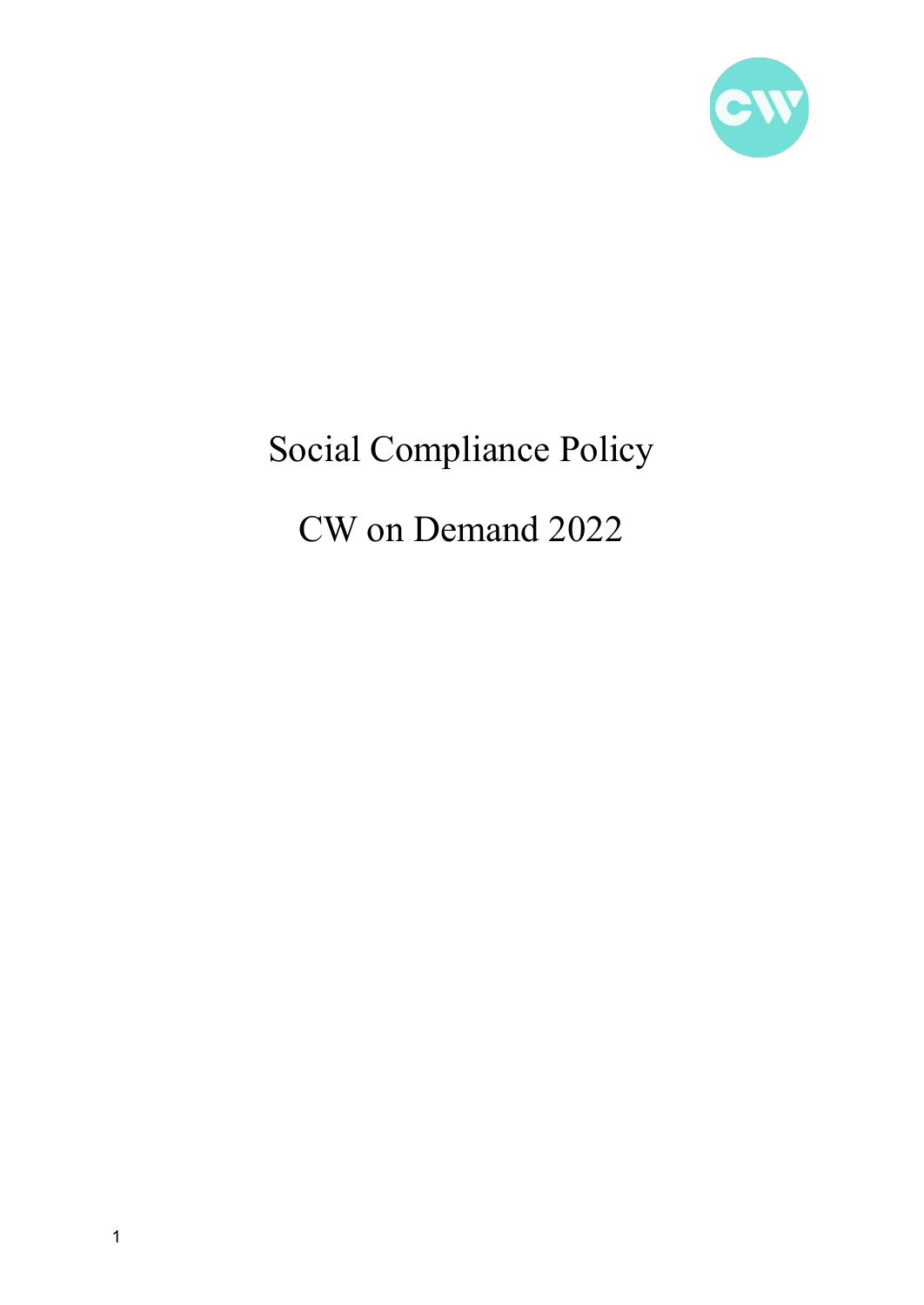

## CW on Demand as a Workplace

At each of our fulfillment sites (UK, US, AU, NL, HK), Head Office (UK), and our Research and Development Site (HK), we have been hiring from the local community; through each level of employment hierarchy.

We work closely with local governments at each location to create hundreds of jobs for each site. At the Netherland fulfillment site, we work with the government to help refugees, who have language barriers preventing them from communicating in other workplaces. CW has a strong team-led culture that encourages a "growth mindset" in everything we do, we lead change to help our customers succeed.

With locations around the world, we have a Code of Conduct and an Employee Handbook providing all of our team with the same benefits. We make sure everyone is aware that we have flexible working hours, holidays, and parental leave, across all our locations. We operate as one team and we believe in treating everyone equally.

## Forced Labour

We shall use no forced labor, including prison labor, indentured labor, bonded labor, or any other forms of forced labor. We shall comply with international standards and all applicable local and national laws, regulations, standards, and procedures concerning the prohibition of forced labor and human trafficking.

## Child Labour

We shall only employ workers who are at least the highest of the following ages: (i) the age of 15 (or 14 where, consistent with International Labor Organization practices for developing countries, the law of the country of manufacture allows such exception); (ii) the age for completion of compulsory education; or (iii) the local minimum age for employment. No person under the age of 18 shall undertake hazardous work (i.e., work which, by its nature or the circumstances in which it is carried out, is likely to cause harm to the health or safety of such person). We shall work with governmental organizations, human rights, and NGOs to minimize the negative impact on any child released from employment as a result of the enforcement of this Code of Conduct.

#### Harassment or Abuse

We shall treat every employee with respect and dignity. No employee shall be subject to any physical, sexual, psychological or verbal harassment or abuse. We shall neither use nor tolerate any form of corporal punishment.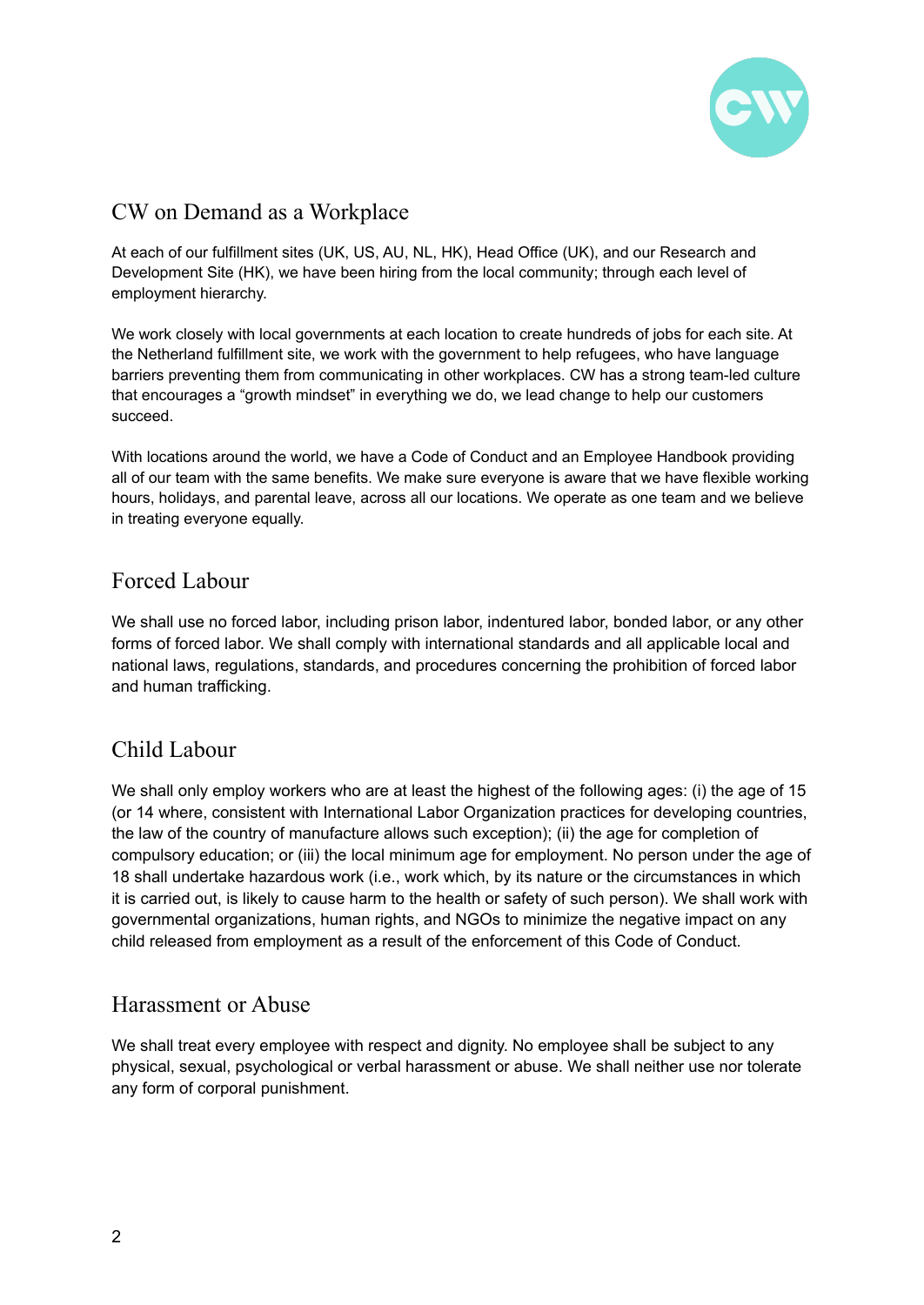

#### Nondiscrimination

We shall not discriminate against any person in employment matters (including hiring, compensation, advancement, discipline, termination or retirement) on the basis of gender (e.g., gender expression, gender identity, sexual orientation, pregnancy, race (e.g., nationality, ancestry, social or ethnic origin, citizenship), religion, age, political opinion, physical or mental disability (e.g., medical condition (cancer-related or genetic characteristics), genetic information including family medical history), marital status, or service in the uniformed services, and shall act in compliance with state and federal regulations.

## Health, Safety & Environment

We shall provide employees with a safe and healthy workplace setting (i) to prevent accidents and injury to health arising out of, linked with or occurring in the course of work or as a result of the operation of our facilities, in compliance with all laws, regulations or standards applicable to our business, and (ii) with working conditions that do not pose a risk of serious harm, that are free of known dangers and/or serious recognized hazards. In the event of any conflict between the provisions of any of the aforementioned applicable laws, regulations or standards, We shall apply the higher standards. We shall find and correct safety and health problems, and try to eliminate or reduce hazards in the working environment. We shall ensure, at a minimum, (i) reasonable access to potable water and sanitary facilities, (ii) fire safety, and (iii) adequate lighting and ventilation. Additionally, We shall adopt responsible measures to mitigate negative impacts that the workplace has on the environment.

#### Whistleblower Protection

We shall ensure that our employees are able to use their rights under the law to either report or refuse to participate in activities or conditions that would result in a violation of a state or federal statute, rule or regulation, without retaliation and discrimination. We shall not make, adopt or enforce any rule, regulation or policy preventing an employee from being a whistleblower. We shall not retaliate against an employee for having exercised their rights under the law.

#### Freedom of Association

We shall recognize and respect the right of employees to freedom of association and collective bargaining with bargaining representatives of their own choice in accordance with International Labour Organisation Convention 87, which protects freedom of association and the right to organize. No employees shall be subject to harassment, intimidation or retaliation as a result of their efforts to freely associate or bargain collectively. We shall allow union rganisers reasonable access to employees and must recognise the union of the employees' choice.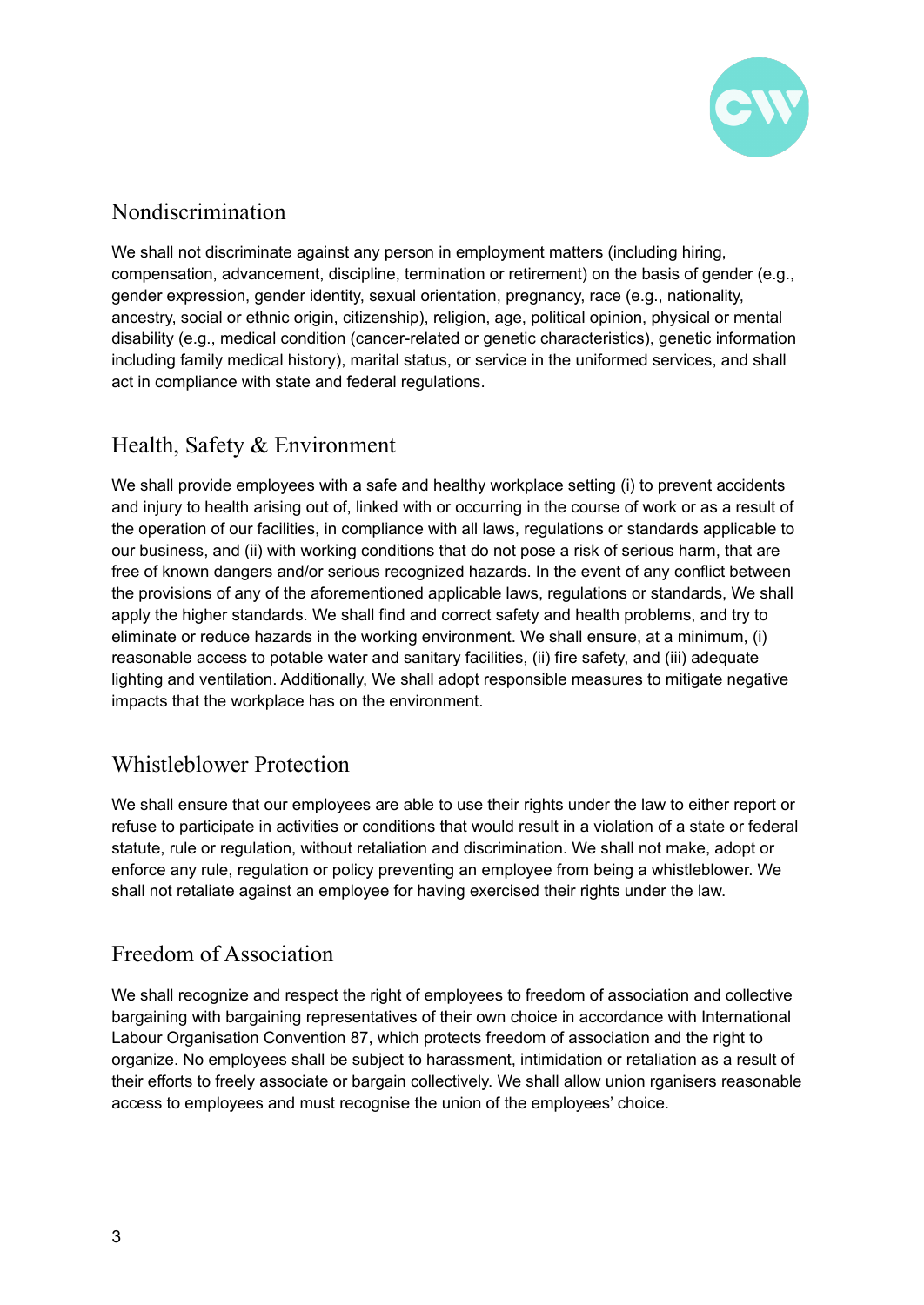

## Hours of Work

Except in extraordinary business circumstances, our hourly and/or quota-based wage employees shall (i) not be required to work more than the lesser of (a) 48 hours per week and 12 hours overtime or (b) the limits on regular and overtime hours allowed by the law of the country of manufacture or, where the laws of such country do not limit the hours of work, the regular work week in such country plus 12 hours overtime; and (ii) be entitled to at least 24 consecutive hours of rest in every 7-day period. We shall ensure that any piece-rate quotas are adjusted to what can reasonably be accomplished during an 8-hour period. All overtime work shall be consensual. We shall not request overtime on a reqular basis and shall compensate all overtime work at a premium rate as is legally required in the country of manufacture or, in those countries where such laws do not exist, at a rate at least equal to their regular hourly compensation rate.

#### Compensation

Every worker has a right to compensation for a regular work week that is sufficient to meet the worker's basic needs and provide some discretionary income. We shall pay at least the minimum wage or the appropriate prevailing wage, whichever is higher, comply with all legal requirements on wages, and provide any fringe benefitsrequired by law or contract. Where compensation does not meet workers' basic needs and provide some discretionary income discretionary income, we shall work to take appropriate actions that seek to progressively realize a level of compensation that does.

# Equal Rights

We believe that assuring and safeguarding equal rights is of particular importance, and so, in addition to the safeguards detailed above, shall abide by the following specific guidelines:

- 1. All workers will receive equal remuneration, including benefits, equal treatment, equal evaluation of the quality of their work, and equal opportunity to fill all positions regardless of gender or any other protected classes;
- 2. Pregnancy tests will not be a condition of employment, nor will they be demanded of employees. Workers will not be forced or pressed to use contraception;
- 3. 3We shall provide, and ensure that our subcontractors provide, appropriate services and accommodations to female workers in connection with pregnancy. Workers who take maternity leave will not face dismissal nor threat of dismissal, loss of seniority or deduction of wages due to pregnancy, and will be able to return to their former employment at the same rate of pay and benefits; and
- 4. Female workers will not be exposed to conditions that endanger their reproductive health (e.g., exposure to hazards, including glues and solvents that may endanger their safety), unless thorough protections are in place.